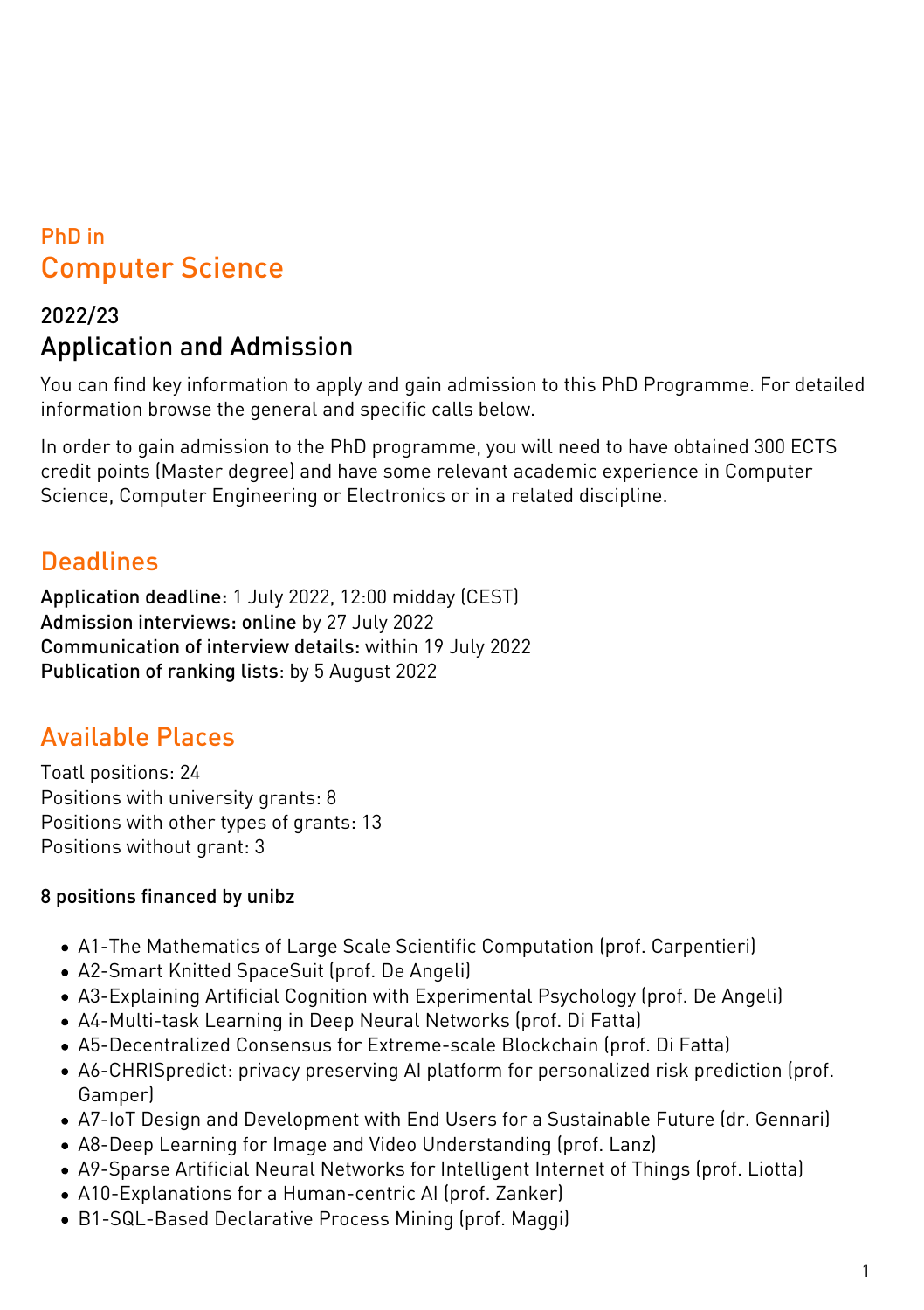- B2-Strategy and Explainability for Knowledge Bases (dr. Kutz)
- B3-Graph Data Management with Linear Algebra (prof. Nutt)
- C1-Assessment Methods for Decision-making in Servicebased Architectures (prof. Wang)
- C2-Agile training for scaling agile and agile transformation (prof. Wang)

#### 2 positions financed by FKB Fondazione Bruno Kessler

(bound reaserach topic, to be chosen from among these three)

- D1-Virtual Digital Assistants for Healthcare (dr. Ghidini)
- D2-Emotions in Multilingual Texts (dr. Strapparava)
- D3-Neural models of collaborative behaviors in conversational agents (dr. Magnini)

#### 3 positions according to MD 351/2022 under PNRR

(minimum 6 months abroad mandatory)

- E1-Human Creativity and Machine Learning for public awareness of AI (prof. De Angeli)
- E2-Ethical Artificial Intelligence for Public Administration Data and Social Policies (prof. Liotta)
- E3-Teaching Physical Design and Computing (dr. Gennari)

#### 8 positions according MD 352/2022 under PNRR

(minimum 6 months abroad and 6 months in the company)

- F1-CHRIS2People: a framework to increase population health based on the analysis of large data collections (prof. Gamper - in collaboration with Eurac)
- F2-Dynamic association graph inference for applications in biomedicine (prof. Gamper in collaboration with Eurac)
- F3-Data quality assessment and control in complex processing chains for earth observation and climate data analysis (prof. Liotta - in collaboration with Eurac)
- F4-Multi model multi sensor data fusion for integration of spatial temporal information in the context of earth observation and climate data analysis (prof. Liotta - in collaboration with Eurac)
- F5-How to bring the Metaverse into the vehicles for a novel video conferencing experience (prof. Haller e prof. De Angeli - in collaboration with BMW Group)
- F6-Entertainment in the car by using a cognitive seat with tactile feedback (prof. Haller e prof. De Angeli - in collaboration with BMW Group)
- F7-I C&C: Interfacing Creativity and Computation (prof. De Angeli e prof. Montali in collaboration with Sineglossa)
- F8-Predictive maintenance for industrial equipment (prof. Gamper in collaboration with Durst)

For positions without a grant, you are asked to choose from the project proposals listed above.

# Resarch projects - details

[You can find here](https://www.unibz.it/assets/Documents/PhD/PhD-Project-proposals_CS_38cycle.pdf) the detailed descriptions (project description + required skills) of all Research Projects.

Please read carefully the document, consider that you have to select three project proposals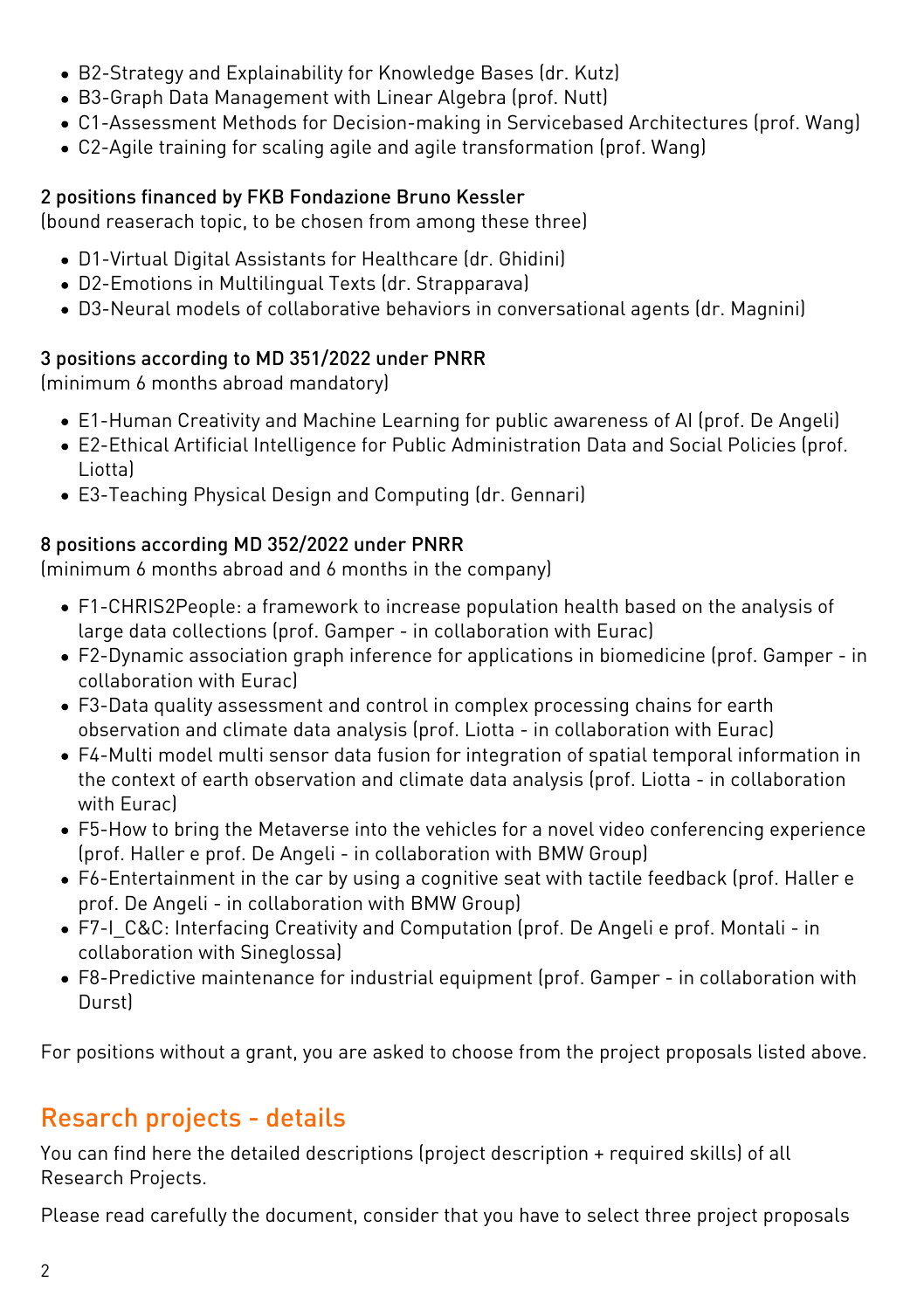# Entry Requirements

Regardless of age and citizenship status, applicants can be admitted to the selection procedure if they have been awarded at least one of the following degrees:

- a Master's degree independent from the degree classes (ex D.M. 270/04 or ex D.M. 509/99) or a degree according to the former legislation or an equivalent qualification
- a non-Italian Second Cycle Degree (foreign Master's degree) awarded by an academic institution, equivalent to the above-mentioned degrees (letters a), valid for admission to Doctoral studies in the Country it has been issued (except for substantial differences).

Applicants who are yet to obtain their Master's degree or their Second Cycle Degree are admitted to the selection procedure on condition that they obtain their degree no later than the enrolment deadline, and before the PhD program's start date.

#### Other requirements

In order to apply for the PhD programme in Computer Science applicants must have sufficient knowledge of English.

The prerequisites for admission to doctoral programme include having acquired an appropriate educational degree, and/or have worked in the PhD course fields, in particular being able to demonstrate a deep knowledge of the fundamental techniques and methods used in computer science.

## Language Requirements

The official language of the PhD programme is English. Therefore applicants must have very good knowledge of English.

The proficiency in English will also be assessed during the interviews.

# Online Application

Your application must be submitted online through the [Application Portal](https://aws.unibz.it/exup). The deadlines are indicated in the "Deadlines" section.

- You need to create an account and upload a valid ID card or passport (front/back). Please note: if your document is invalid, incomplete or unreadable, you will be excluded from the admission procedure;
- Fill in the online form and upload the attachments listed under "Admission procedure";
- Complete and submit the online application by the deadline. Documents sent per email will not be taken into consideration. Once the application has been sent, it cannot be modified, unless a change/addition request is received from the faculty secretariat.

Please note: False declarations will lead to automatic exclusion from the competition.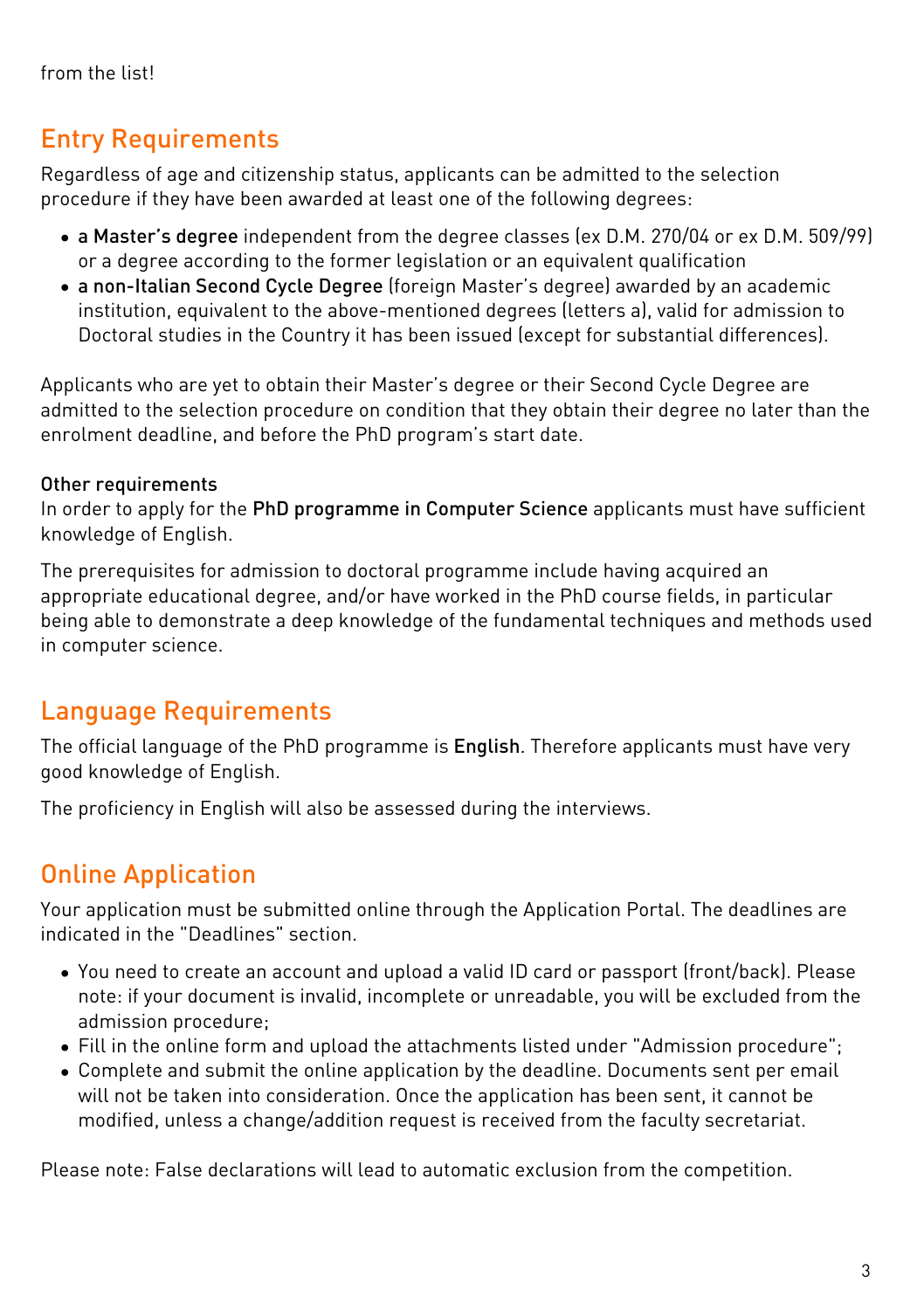## Documents Required

To apply to the PhD programme, applicants must include the documentation listed below. Incomplete applications will be excluded from the competition.

Attention: text exceeding the maximum allowed length (if clearly indicated for a document) will not be taken into account! Please respect the format/length indicated.

Diploma supplement or the Master degree diploma together with the transcript of records of all passed exams (=certificate with exams list of Master degree):

- if graduated in Italy: diploma supplement or self-declaration (following the Italian D.P.R. no. 445/2000) of the degree awarded with the exams passed (if graduated) or just with the exams passed (if not graduated yet);

- if graduated abroad: diploma supplement or final degree certificate with exams passed (if graduated) or transcript of records (if not graduated yet) in Italian, German or English related to a second level university qualification;

- Curriculum vitae (CV) in English (possibly following the EU format that can be downloaded [here\)](https://europass.cedefop.europa.eu/en/documents/curriculum-vitae). The CV must be updated with all data and information of the current year 2022.
- Presentation letter Attachment A (In English, PDF format: it is mandatory to use the relative template in section "Attachments"): Highlight your reasons for applying to the doctoral programme in Computer Science, your motivations for choosing unibz (in particular the Faculty of Computer Science) and your career perspective after completing your PhD. Include a brief discussion of your general research interests, of questions and objectives you are interested in, and add a summary of the skill set you already acquired (for instance in your master level research) as well as techniques and methodologies you are interested in to learn and apply in your PhD research;
- Research proposal Attachment B (In English, PDF format: it is mandatory to use the relative template in section "Attachments"). In this document, the applicant should indicate up to three preferences selected from the list of Research Projects presented in the call (see section "Research projects- details"). Briefly motivate your choices, and develop only the first choice into a more detailed proposal. Your proposal should therefore include:

- the titles of your selected top choices for a PhD research project, together with an outline of a research project based on Topic 1, i.e. your first choice. In the sketched research project, include a) a discussion of the state of the art of your chosen Topic 1; b) Aims and Objectives of your envisaged research; c) a discussion of research methodology.

#### Other documents (facultative) to be included in the application if available:

- The PDF of up to three of your best publications (excluding theses);
- up to a maximum of 2 academic reference letters written in English provided by an university professor or by a researcher of research institutions, describing the work carried out and the quality of the same (the letters must be signed). The letters can be sent per email directly by the referees to the email address [PhD\\_CS@unibz.it](mailto:PhD_CS@unibz.it) (please indicate in the subject of the email: "Reference for NAME and SURNAME" of the candidate)

For the grants funded by external partners (FBK and Ministry), separate ranking lists will be established containing candidates who are also eligible according to the general ranking and who in addition have a scientific profile that is particularly suited to the specific topics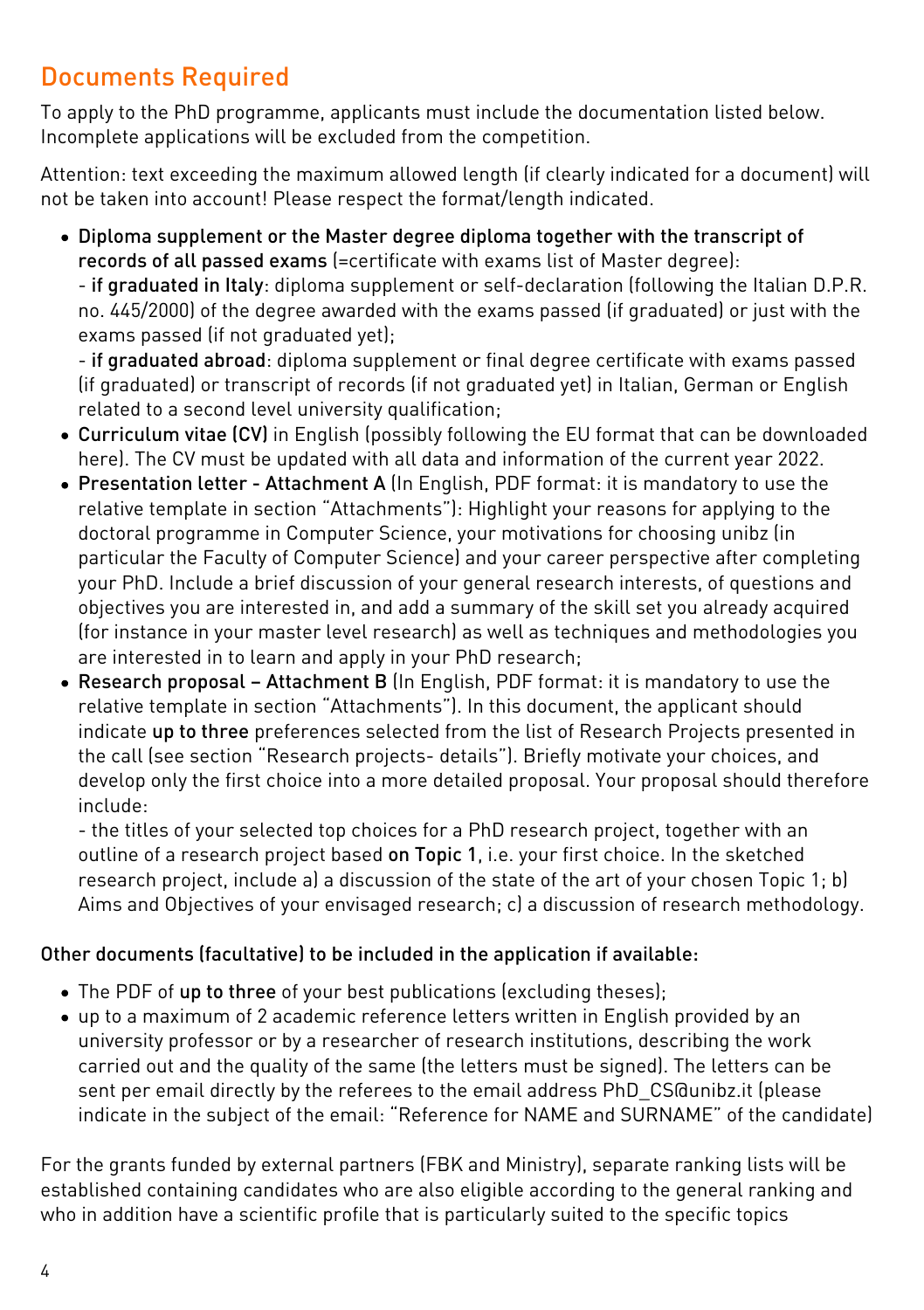associated to these grants.

### Attachments

Please download the two Word files. Fill them in and upload them in the portal as PDF files. Please do not exceed the maximum number of characters indicated in each document!

- [Attachment A Presentation Letter](https://www.unibz.it/assets/Documents/PhD/ATTACHMENT-A_Presentation-letter_CS-UNIBZ.docx)
- [Attachment B Research Proposal](https://www.unibz.it/assets/Documents/PhD/ATTACHMENT-B_Research_proposal_CS-UNIBZ.docx)

### Admission Procedure

The selection is based on:

- the evaluation of each applicant's profile based on their curriculum vitae, qualifications, presentation letter and research proposal;
- the coherence with the research themes identified in the faculty's specific part of the call;
- the evaluation of the reference letters and the publications,
- an interview

The following points will be awarded:

- up to a maximum of 50 points for the curriculum, qualifications and publications:
	- Educational and working curriculum (up to 35 points)
	- Experience abroad, participation at summer schools and conferences, contribution to research projects, scholarships (up to 10 points)
	- Publications (up to 5 points)
- up to a maximum of 5 points for the reference letters;
- up to a maximum of 10 points for the presentation letter and the research proposal on the basis of congruence with the research topics proposed in the call.

The Evaluation Committee will select the best applicants on the basis of a comparative assessment.

Candidates that have obtained at least 45 points in the evaluation of their application documents will be admitted to the next stage of the selection process. This will consist of an interview in which also the knowledge of English of the applicant will be assessed. The interviews will take place in video-call (Skype, MS Teams, etc.). Up to a maximum of 35 points will be awarded for the interview.

The final score is the sum of the score for the evaluation of the application documents, and of the score for the interview. The maximum score obtainable is 100.

Applicants that have obtained a final score of at least 70/100 are considered eligible.

Eligible applicants will be ranked according to their final score. The top eligible applicants will be admitted according to the number of available places with and without grant, according to their order in the ranking list. The remaining eligible applicants will be put on a waiting list. Applicants in the waiting list will be admitted to the program in case an already admitted applicant is not available or withdraws their application.